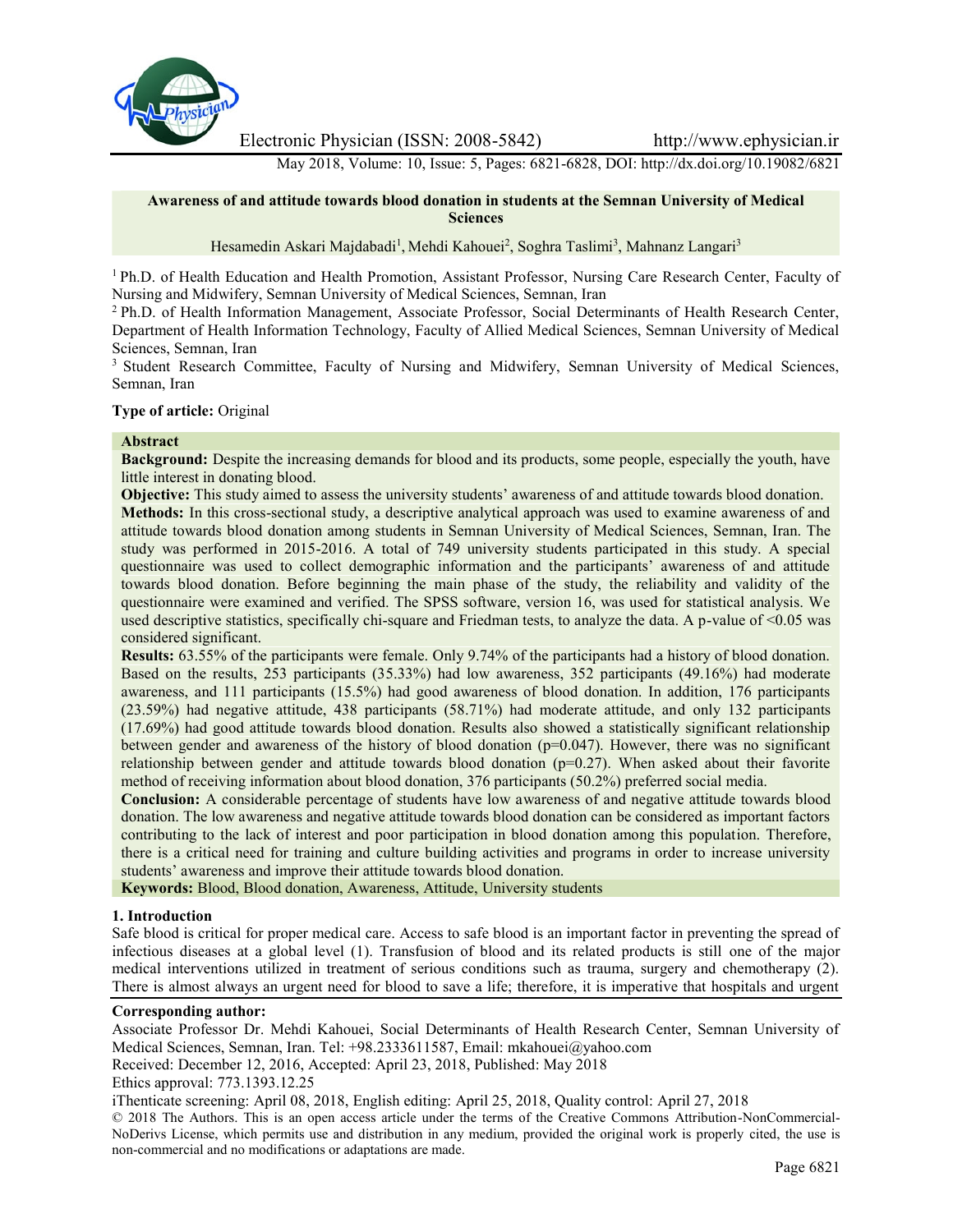clinics always have immediate access to a certain amount of blood and its related products. The aforementioned underscores the importance of recruitment of safe blood donors. To ensure the best clinical outcomes, appropriate and safe blood and blood products should be collected and readily available to be used in special medical conditions (3). Despite significant progress in the field of clinical sciences, recruitment of safe blood donors and maintaining a sufficient supply of safe blood remains a challenge (4). The best and safest method of blood donation is voluntary non-remunerated donation (5, 6). Voluntary blood donation is practiced more in countries with higher income (7). It has been reported that the rate of blood donation in developed countries is 18 times higher than in developing countries (8). The need for blood and blood products is increasing throughout the world, and proper medical care is only possible if this growing need is met by a higher rate of donations. In general, if safe and adequate blood is not collected through voluntary blood donation, blood safety, and in turn, people's health will be threatened (9). The increased demand for safe blood and its availability in Iran can only be met by promoting voluntary blood donation. However, according to several different studies, different groups of people and different age groups have various levels of awareness of and attitude towards blood donation (10). As a result, increasing people's awareness of blood donation and promoting a positive attitude towards blood donation are among the top priorities of national blood transfusion centers. One of the first steps in achieving these goals is to conduct comprehensive studies on people's awareness of and attitude towards blood donation. Such studies should examine people's awareness, knowledge, attitude, and beliefs towards blood donation and the impact of the aforementioned factors on the current status of blood donation practice in the community. Previous studies have investigated different aspects of blood donation. For instance, some studies have focused on the altruistic aspects of blood donation and recommended that in order to increase voluntary blood donation we should promote social responsibility (11-13). On the other hand, some studies suggest that emphasizing on the health benefits of blood donation can play a major role in motivating people to practice blood donation (14). For instance, Bednall and Bove (15) studied self-reported motivators and deterrents of blood donation, and reported that blood donors who were aware of the health benefits of blood donation were more willing to donate blood in the future. Other studies have also examined the factors influencing and predicting blood donation and even developed tools (questionnaires) to investigate these factors (16). Many of these studies have focused on general population or just the blood donors. University students' attitude, knowledge, and behavior towards blood donation have been studied to a less extent (16).

Proper selection of donors is an important means to improve the overall safety of blood supply (17). Young and educated people are considered safer blood donors since the residual risk of transfusion-transmissible infections is assumed to be lower in this population. Despite the fact that the donated blood always undergoes extensive appropriate testing as per recommendations by the World Health Organization, the residual risk of transfusiontransmissible infections is always present. This is mainly due to the window period, i.e., the period between infection and detection of the virus by laboratory tests. For example, Human Immunodeficiency Virus (HIV) can be transmitted by transfusion of blood even if the blood unit is test-negative for HIV. This is largely due to a window period during which antibodies against HIV are not detectable (18). University students, whose educational background and socioeconomic status are usually higher than the general population, are generally considered safer donors. Specifically, those who study in the medical and paramedical fields are considered safer donors because of their background knowledge and healthier lifestyle, which make them much less likely to transmit infectious diseases. Furthermore, university students, especially those in the medical and paramedical fields, are expected to be more knowledgeable about the significance of blood donation, donate blood more frequently, and have a better attitude towards it. Thus, the aim of the present study was to determine university students' awareness of and attitude towards voluntary blood donation.

### **2. Material and Methods**

This cross-sectional descriptive analytical study was conducted among students in Semnan University of Medical Sciences, Semnan, Iran in 2015-2016. A total of 749 university students participated in this study. Using census sampling method, participants were selected from among all students who were studying medicine, nursing, operating room technology, radiology, information technology, anesthesia, physical therapy, and speech therapy at the Semnan University of Medical Sciences. Two of the authors distributed study questionnaires among all the students studying in the medical and paramedical fields; however, only 749 questionnaires were completed and returned (response rate = 71%). Each questionnaire had the following four sections: demographic information, knowledge, attitude, and performance. Demographic data included age, gender, blood type, history of blood donation, and the number of blood donations in the previous year. The questionnaire also included six items on attitude and six items on knowledge. The items on attitude were five-point Likert-type scale questions. Each question could have been scored from one to five; therefore, the total score for the items on attitude ranged between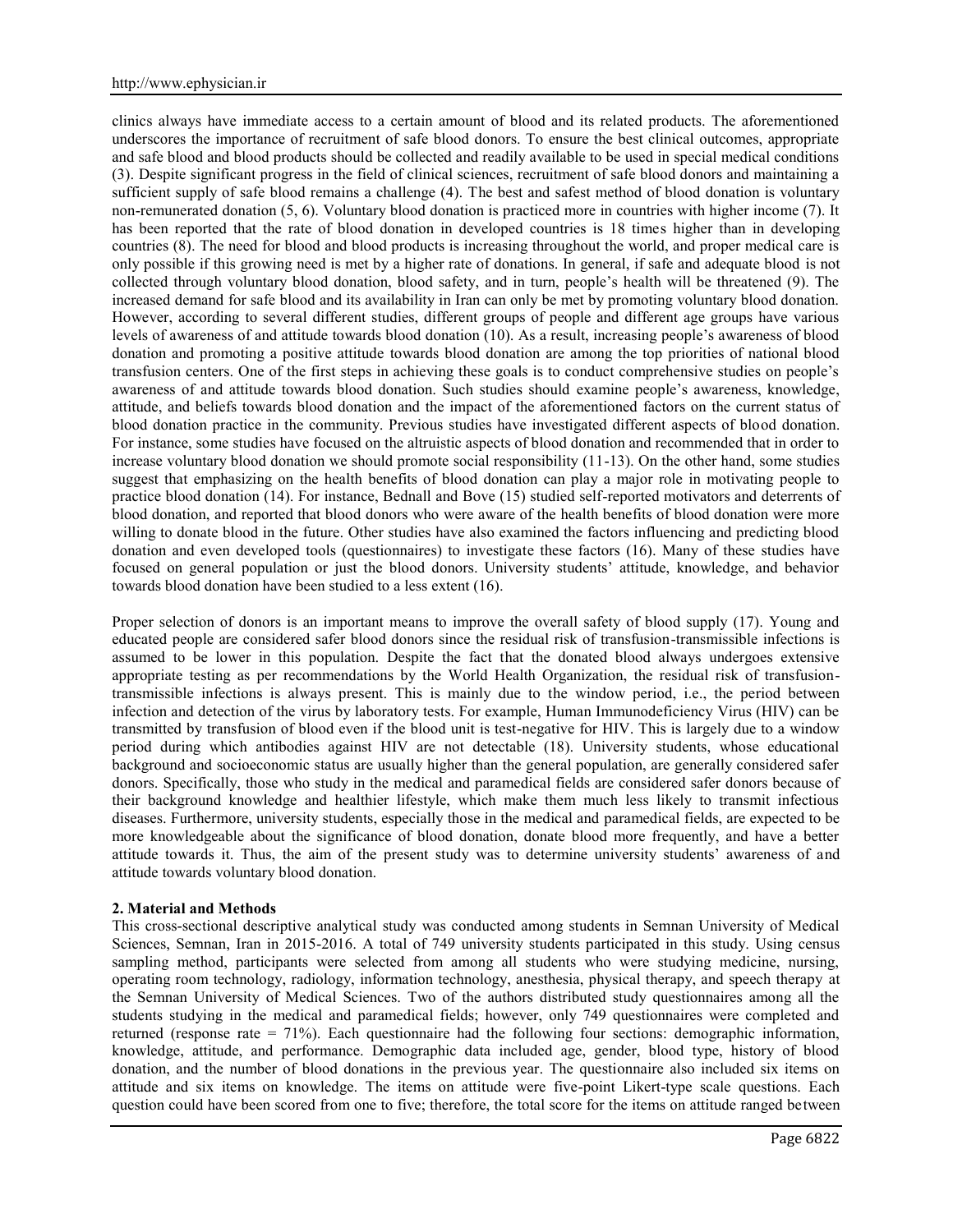6 and 30. An attitude score  $\leq 15$  indicated a negative attitude, a score between 16 and 20 was considered as neither negative nor positive, and a score  $> 20$  was considered as a positive attitude. The knowledge section consisted of multiple-choice items, each with four choices for the answer. The correct answer was given a score of one, and the wrong answers were given a score of zero. Thus, the total knowledge score ranged between zero and six. A knowledge score of  $\leq 2$  was considered as low knowledge, 3 and 4 were considered as moderate, and a score  $\geq 5$ was considered as a good knowledge. To ensure the validity of the questionnaire, we presented the questionnaire to eight experts who were completely familiar with the topic of the study. Their comments were collected and the necessary revisions were made. After final validation of the questionnaire by the experts, its reliability was tested and approved using an internal consistency test (Cronbach's alpha coefficient). Cronbach's alpha coefficient was 0.84 for the total items of the questionnaire, 0.79 for questions on awareness, and 0.83 for questions on attitude. The study was approved by the ethics committee of Semnan University of Medical Sciences (Reg. No 773), and a written consent was obtained from all participants. In addition, the participants completed questionnaires anonymously. The SPSS version 16 (SPSS Inc., Chicago, Illinois, USA) was used for statistical analysis. We used descriptive statistics, specifically chi-square and Friedman tests, to analyze the data. A p-value of <0.05 was considered significant.

# **3. Results**

A total of 749 students completed the questionnaire. 476 participants (63.55%) were female. The majority of participants (642 or 85.71%) were between 18 to 22 years old. Only 73 participants (9.74%) had a history of blood donation (Table 1). We investigated the relationship between gender and the history of blood donation. Of all the students participating in the study, 17 females (2.26%) and 56 males (7.47%) had a history of blood donation. The relationship between gender and history of blood donation was significant ( $p<0.05$ ) (Table 2). We also investigated the frequency of blood donation within the preceding year. Of the 73 students with history of blood donation, 70 had donated blood in the preceding year. As shown in Table 3, from the 476 female participants, only 14 (1.86%) had donated blood in the previous year. In addition, from the 273 male participants, only 56 (7.47%) had donated blood in the previous year. Furthermore, from those who had donated blood in the previous year, 12 female students (1.6%) and 38 male students (5.07%) had donated blood only once. The relationship between the frequency of blood donation in the previous year and gender was not statistically significant ( $p=0.35$ ). 716 participants answered the questions related to awareness of blood donation. Results revealed that 253 participants (35.3%) had low awareness, 352 participants (49.2%) had moderate awareness, and 111 participants (15.5%) had good awareness of blood donation. Further examination revealed that 13.2% of female participants and 19.5% of male participants had a good awareness of blood donation. Furthermore, the relationship between gender and awareness of blood donation was statistically significant ( $p=0.047$ ). In addition, there was a statistically significant relationship between awareness and history of blood donation ( $p=0.34$ ) (Table 4). In all, 746 participants answered the questions related to their attitude towards blood donation. We found that 176 participants (23.6%) had a negative attitude and 438 participants (58.7%) were indifferent, i.e., had neither a negative nor a positive attitude towards blood donation. Only 132 participants (17.7%) had a positive attitude towards blood donation. Moreover, the relationship between gender and attitude towards blood donation was not statistically significant  $(p=0.27)$ . However, the results showed a significant relationship between attitude and history of blood donation; those who had donated blood in the past year had a good attitude towards blood donation  $(p=0.03)$  (Table 5). We also asked the students about their favorite method of receiving information about blood donation. It was revealed that 376 participants (50.20%) preferred receiving information via text massages while 334 participants (44.59%) preferred individual training. Other less frequently noted preferred methods for receiving information about blood donation were by movies, reminder cards, television, internet, group training, phone calls, books and journals, and brochures.

| Characteristics           |         | n   | $\frac{0}{0}$ | Total |
|---------------------------|---------|-----|---------------|-------|
| Gender                    | Female  | 476 | 63.55         | 749   |
|                           | Male    | 273 | 36.44         |       |
| Age groups (year)         | 18-22   | 642 | 85.71         | 749   |
|                           | 23-28   | 85  | 11.34         |       |
|                           | 29-33   |     | 0.93          |       |
|                           | Unknown | 15  | 2.00          |       |
| History of blood donation | Yes     | 73  | 9.74          | 749   |
|                           | No      | 671 | 89.58         |       |
|                           | Unknown | 5   | 0.66          |       |

**Table 1.** Demographic data of the participants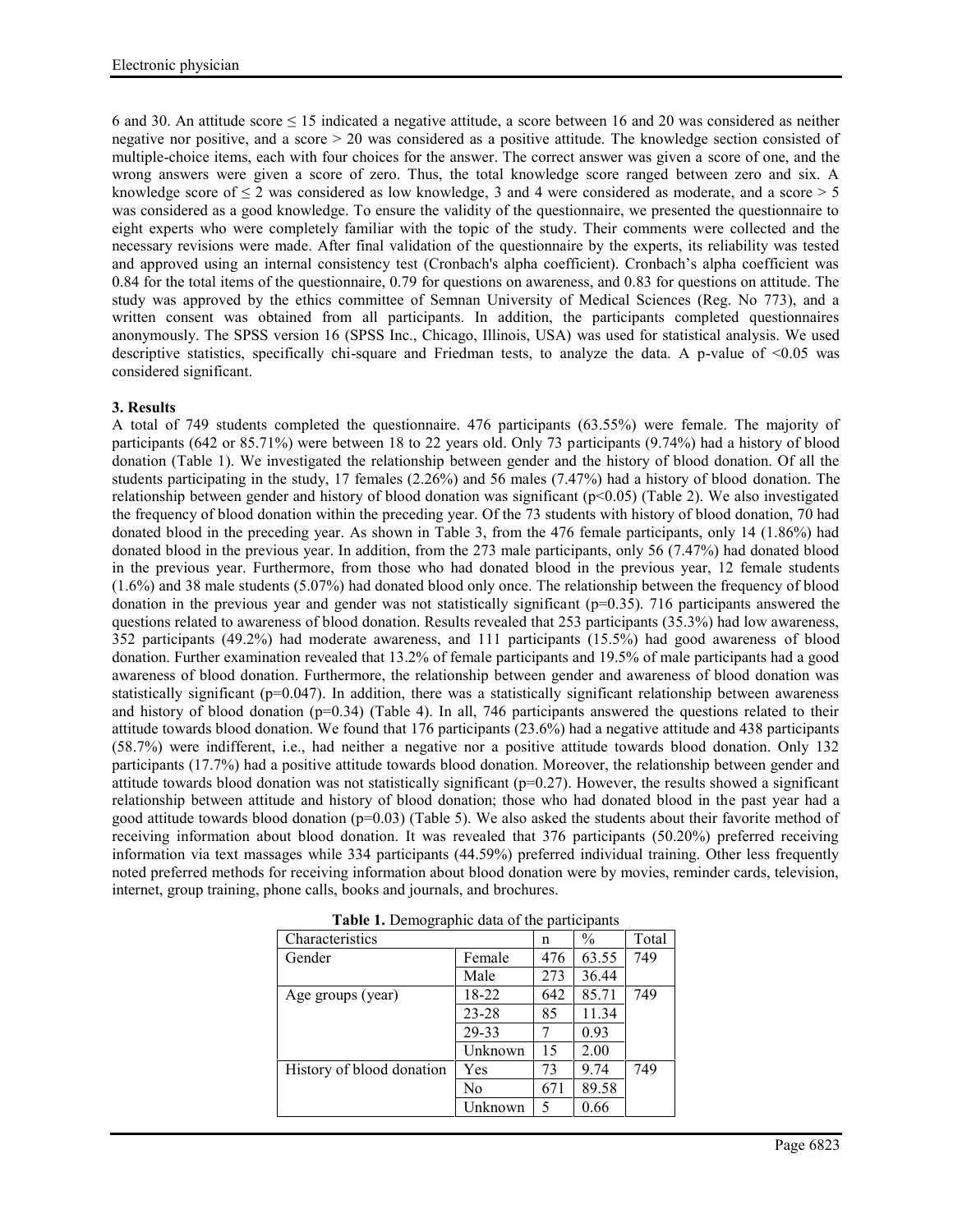| Gender | History of blood donation                      | Total |       |         |       |
|--------|------------------------------------------------|-------|-------|---------|-------|
|        |                                                | Yes   | No    | Unknown |       |
| Female | Frequency                                      | 17    | 458   |         | 476   |
|        | Percentage                                     | 2.26  | 61.14 | 0.13    | 63.55 |
| Male   | Frequency                                      | 56    | 213   |         | 273   |
|        | Percentage                                     | 7.48  | 28.43 | 0.53    | 36.45 |
| Total  | Frequency                                      | 73    | 671   |         | 749   |
|        | Percentage                                     | 9.74  | 89.58 | 0.66    | 100   |
|        | P-value=0.001, $X^2$ (Chi-square test) = 57.67 |       |       |         |       |

**Table 2.** Frequency distribution of overall history of blood donations for female and male participants

| Table 3. Frequency distribution of blood donations in the preceding year for female and male participants |  |
|-----------------------------------------------------------------------------------------------------------|--|
|-----------------------------------------------------------------------------------------------------------|--|

| Gender |               |      |       | Frequency of blood donation in the previous year                                              | Total number (percentage) of blood donors |
|--------|---------------|------|-------|-----------------------------------------------------------------------------------------------|-------------------------------------------|
|        |               | Once | Twice | Three times                                                                                   |                                           |
| Female | n             | 2    |       |                                                                                               | 14                                        |
|        | $\frac{0}{0}$ | 1.60 | 0.26  |                                                                                               | 1.86                                      |
| Male   | n             | 38   | 14    | 4                                                                                             | 56                                        |
|        | $\frac{0}{0}$ | 5.07 | 1.86  | 0.53                                                                                          | 7.47                                      |
| Total  | n             | 50   | 16    | 4                                                                                             | 70                                        |
|        | $\frac{0}{0}$ | 6.67 | 2.13  | 0.53                                                                                          | 9.34                                      |
|        |               |      |       | $D_{\text{ref}} = 0.25 \text{ V}^2/\text{C}1$ , $\ldots$ (except to the next of $\sim 2.06$ ) |                                           |

P-value =  $0.35$ ,  $X^2$  (Chi-square test) =  $2.06$ 

**Table 4.** Relationship between gender and awareness of blood donation, and also between history of donating blood and awareness of blood donation

| Variable                  |                |               | Awareness (percentage) |          |      | Statistic* | p-value |
|---------------------------|----------------|---------------|------------------------|----------|------|------------|---------|
|                           |                |               | Low                    | Moderate | Good | 6.12       | 0.047   |
| Gender                    | Female         | n             | 161                    | 234      | 60   |            |         |
|                           |                | $\frac{0}{0}$ | 35.4                   | 51.4     | 13.2 |            |         |
|                           | Male           | n             | 92                     | 118      | 51   |            |         |
|                           |                | $\frac{0}{0}$ | 35.2                   | 45.2     | 19.5 |            |         |
| History of blood donation | Yes            | n             | 25                     | 28       | 18   | 6.74       | 0.034   |
|                           |                | $\%$          | 35.2                   | 39.4     | 25.4 |            |         |
|                           | N <sub>0</sub> | n             | 226                    | 323      | 91   |            |         |
|                           |                | $\%$          | 35.3                   | 50.5     | 14.2 |            |         |

\* Chi-square test

| Table 5. Relationship between gender and attitude towards blood donation, and also between history of donating |  |
|----------------------------------------------------------------------------------------------------------------|--|
| blood and attitude towards blood donation                                                                      |  |

| Variable       |               |      |             | Statistic*            | p-value |       |
|----------------|---------------|------|-------------|-----------------------|---------|-------|
|                |               |      | Indifferent | Positive              | 2.61    | 0.27  |
| Female         | n             | 107  | 288         | 78                    |         |       |
|                | $\%$          | 22.6 | 60.9        | 16.5                  |         |       |
| Male           | n             | 69   | 150         | 54                    |         |       |
|                | $\%$          | 25.3 | 54.9        | 19.8                  |         |       |
| Yes            | n             |      | 48          | 16                    | 6.56    | 0.037 |
|                | $\frac{0}{0}$ | 12.3 | 65.8        | 21.9                  |         |       |
| N <sub>0</sub> | n             | 166  | 389         | 113                   |         |       |
|                | $\%$          | 24.9 | 58.2        | 16.9                  |         |       |
|                |               |      | Negative    | Attitude (percentage) |         |       |

\* Chi-square test

# **4. Discussion**

Our results showed that only 73 participants (9.74%) had a history of blood donation. In the studies by Shahshahani et al. (2, 19) and Hashemi Tayer et al. (2, 19) 15% and 6.4% of the participants, respectively, had a history of blood donation. In addition, in our study from those who had a history of blood donation (n=73), 17 persons (2.27% of all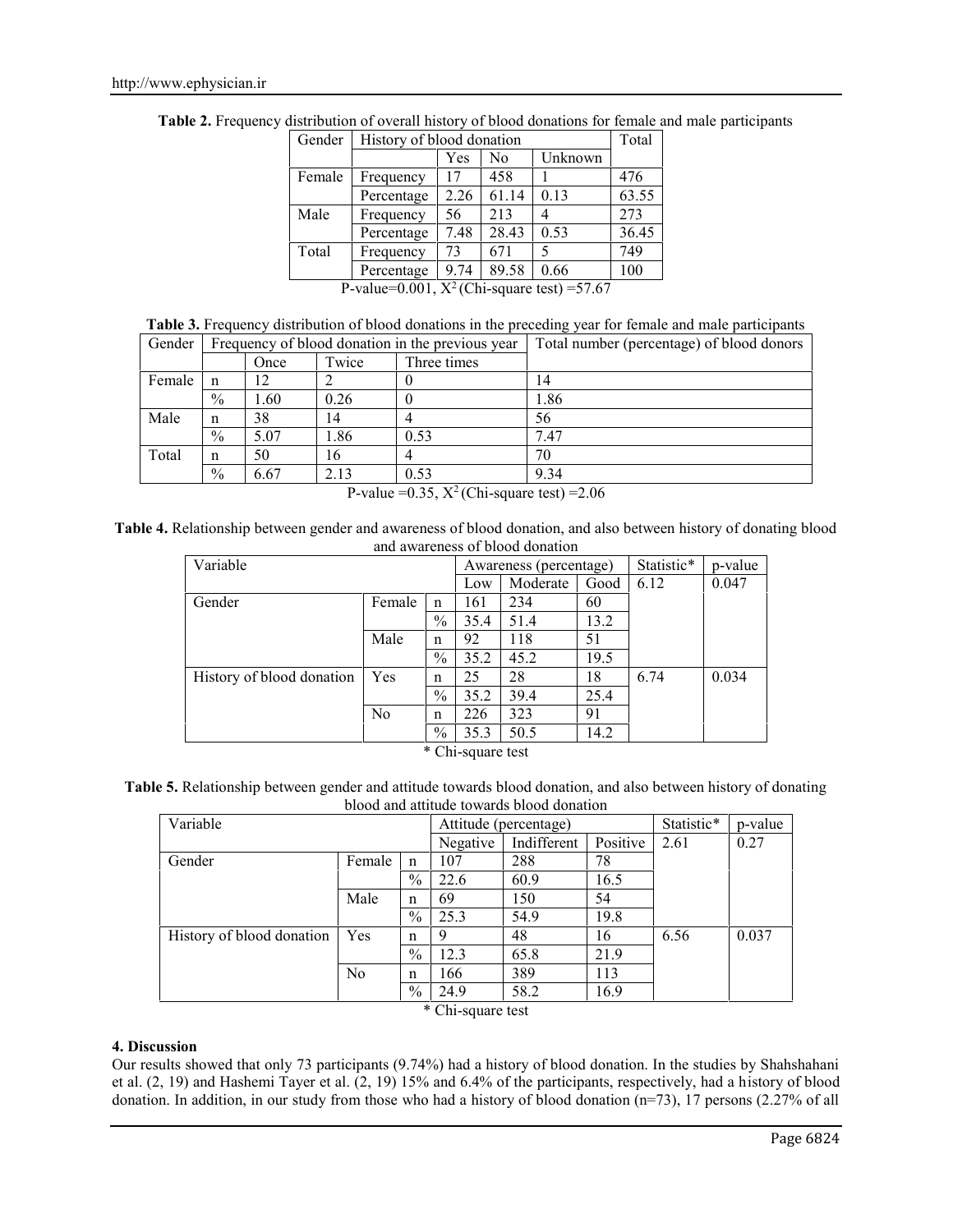the participants, 23.29% of the blood donors) were female and 56 persons (7.47% of all the participants, 76.71% of the blood donors) were male. These results are consistent with the reports by Montazeri et al. (20) who showed that the percentage of female blood donors was significantly lower than the percentage of male blood donors. In their study, 88.8% of blood donors were male, and the majority of female participants stated that anemia is one of the main factors that discourage women from blood donation (20). Similarly, in another study in Iran, only about 12% of blood donors were female (21). While in some countries, such as Italy, Greece, and Portugal, there are significant differences between the number of male and female blood donors, in other countries like Norway and Denmark there is no significant difference between the two genders in terms of blood donation (20). In a study performed in Saudi Arabia, Al-Drees has shown that men are more likely to donate blood than women (22). Nigatu et al. (7) showed that although the frequency of blood donation is higher among men, women have higher levels of awareness about blood donation; women's awareness was reported to be approximately 1.7 times higher than that of men. It is worth mentioning that, there are various reports on the rate of women's participation in blood donation in other parts of the world. For example, the rate of women's participation in blood donation has been reported to be 51.07% in China, 54% in the USA, 33.2% in Brazil, 16% in Nigeria, and 2.5% in Ghana (23).

We also investigated the frequency of blood donation in the preceding year in male and female participants. From the 73 participants with a history of blood donation, 70 people had donated blood in the previous year. There was no significant difference between the frequency of blood donation in males and females ( $p=0.35$ ). Only 1.6% of female participants and 5.07% of male participants had a one-time history of blood donation. In a study by Hashemi Tayer et al. (19), 5.6% of female participants had a history of one-time blood donation and only 0.8% of females had donated blood more than once. A study of Kasraian and Negarestani donors (24), conducted in other provinces of Iran, showed that on average 30% to 60% of blood donors were first-time donors. In our study, the percentages of male and female participants who had donated blood more than once in the preceding year were 0.26% and 2.39%, respectively. Other studies however, have shown higher rates of blood donation in other countries. For example, the percentage of people who had donated blood more than once in a year was reported to be 30.8% in Brazil (25), and 64% in China (26). In our study, 253 participants (35.3%) had low awareness, 352 participants (49.2%) had moderate awareness, and 111 participants (15.5%) had good awareness of blood donation. These results are generally in line with the findings of other studies conducted in Iran. For instance, in the study by Hashemi Tayer et al. only 11.4% of the participants had a good level of awareness towards blood donation (19). On the contrary, the results of studies conducted in other countries show higher levels of awareness towards blood donation; for example, in a study conducted on university students in Thailand in 2001, 80% of the participants had a good level of awareness (27). The study by Nigatu et al. also showed that 40.4% of Ethiopian students had good awareness of blood donation (7). We propose that the low percentage of people with good awareness of blood donation in our study might be due to the inadequate educational programs at different levels of community. In a study conducted in Sistan Baluchestan, Hormozgan, and Khuzestan provinces in 2006, Rakhshani et al. found that lack of awareness was the most important barrier to blood donation (28). We concluded that lack of awareness might decrease people's interest towards blood donation. As the results of our study showed, 176 participants (23.6%) had negative attitude, 438 participants (58.7%) were indifferent, and only 132 participants (17.7%) had a positive attitude towards blood donation. This finding is inconsistent with the results of other studies conducted in other parts of the world. For instance, in a study by Hosain et al. on university students in Bangladesh, 82% of the participants showed a positive attitude towards blood donation (29). In addition, a survey conducted among students at a university in Chile showed that 87% of blood donors had a positive attitude towards blood donation (30). In another study conducted in southern India, the prevalence of positive attitude was 87.3% (31). Our study revealed statistically significant relationships between history of blood donation and university students' awareness of  $(p=0.034)$  and attitude towards (p=0.37) blood donation. Consistent with these results, Mishra et al. showed a statistically significant relationship between positive attitude and blood donation  $(p<0.05)$  (32). Lack of sufficient information and knowledge about blood donation may reduce people's willingness to donate blood (23, 33). Kim and Yoon (34) suggest that poor knowledge, poor attitude, and lack of governmental support result in a lower rate of blood donations in developing countries than in developed countries. Thus, to promote blood donation, it is necessary to increase people's awareness and positive attitude towards blood donation.

In our study, 376 participants (50.20%) preferred social media (such as telegram & text message) and 334 participants (44.59%) preferred individual training as the best method of receiving information about blood donation. Moreover, brochures were identified as the least favorite method (10.9%). In a similar study by Dubey et al., TV was identified as the most influential media (45.2%) for encouraging people to donate blood (35). Wakefield et al. also showed that using mass media was effective in motivating people to donate blood (36). However, some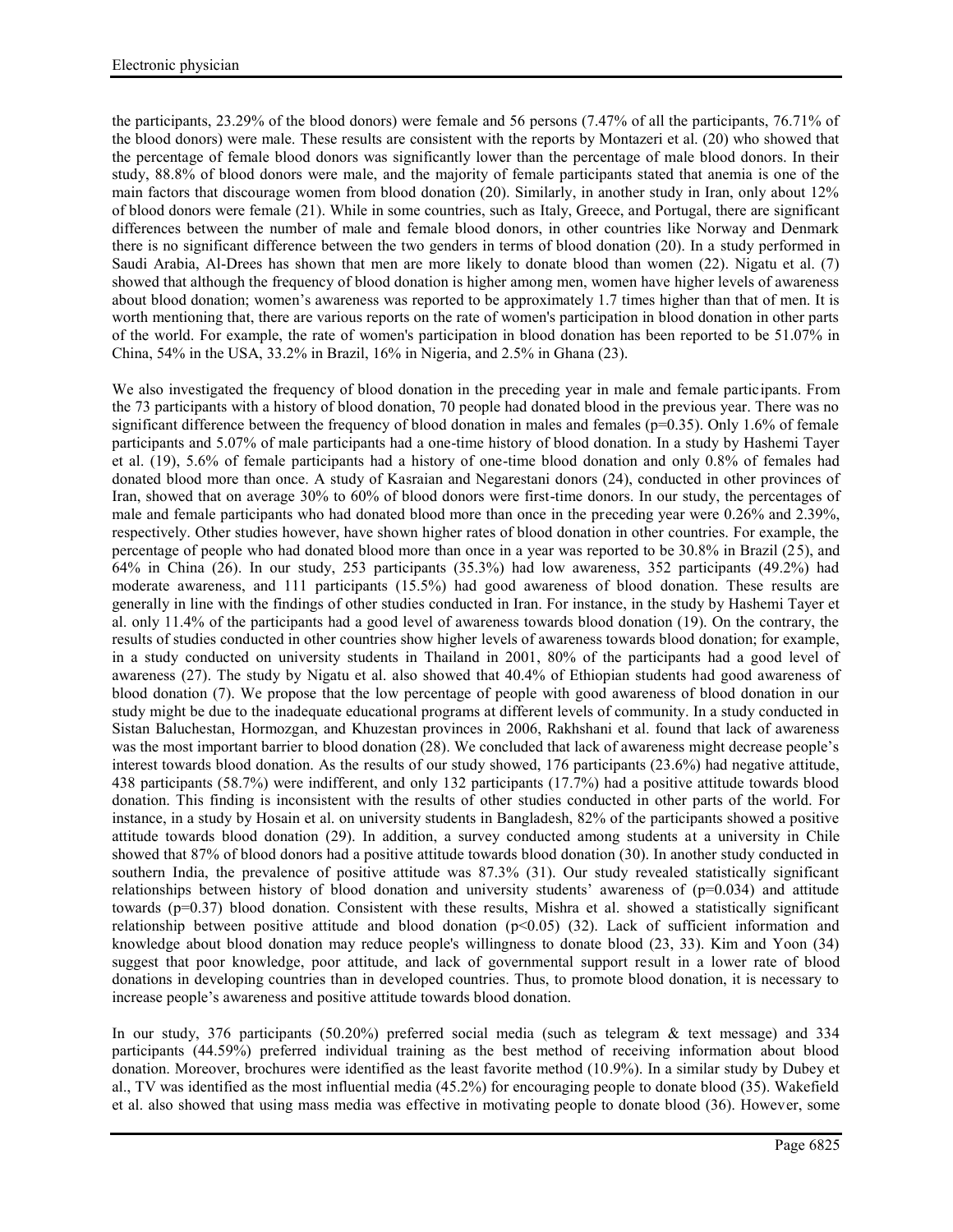studies have shown that social networks and the new technologies (such as mobile applications) are more effective in increasing peoples' awareness and encouraging them to donate blood than traditional mass media tools such as newspapers or radio and TV programs (37, 38). The results obtained in this study and previous studies are indicative of the changes in the impact of different media and social networking tools; the new tools are more favored by youngsters and thus can have a greater impact on their behaviors.

### **5. Study limitation**

Using a questionnaire for data collection is a limitation of the current study. There is always a chance that some participants may not have provided factual and true answers to some of the questions and hence some of the results might be unrealistic. In addition, since the history of blood donation in the preceding year was collected by simply asking the participants to recall how many times they had donated blood in the previous year, recall bias might have threatened the accuracy of this data. Moreover, this study was conducted on university students, therefore, the results cannot be generalized to the whole community.

### **6. Conclusions**

A considerable percentage of students had low awareness of and negative attitude towards blood donation; hence these two factors can be considered as important reasons for lack of motivation for voluntary blood donation in this population. In other words, as young people are not properly informed about the benefits of blood donation and since no effort has been made so far to develop a good attitude towards blood donation in this age group, the youth continue to have little interest in donating blood. We conclude that there is a critical need for training and culture building activities and programs to increase people's awareness and improve their attitude towards blood donation.

### **Acknowledgments:**

This study was financially supported by Semnan University of Medical Sciences (Reg. No 773). We would also like to express our thanks to the Clinical Research and Development Unit of Kowsar and Amiralmomenin Educational, Research, and Therapeutic Center of Semnan University of Medical Sciences.

### **Conflict of Interest:**

There is no conflict of interest to be declared.

### **Authors' contributions:**

All authors contributed to this project and article equally. All authors read and approved the final manuscript.

### **References:**

- 1) Bharatwaj R, Vijaya K, Rajaram P. A descriptive study of knowledge, attitude and practice with regard to voluntary blood donation among medical undergraduate students in Pondicherry, India. Journal of clinical and diagnostic research. 2012; 6(S4): 602-4.
- 2) Javadzadeh Shahshahani H, Yavari M, Attar M, Ahmadiyėh M. Knowledge, attitude and practice study about blood donation in the urban population of Yazd, Iran, 2004. Transfus Med. 2006; 16(6): 403-9. doi: 10.1111/j.1365-3148.2006.00699.x. PMID: 17163871.
- 3) Aslani Y, Etemadyfar S, Noryan K. Nurses' knowledge of blood transfusion in medical training centers of Shahrekord University of Medical Science in 2004. Iran J Nurs Midwifery Res. 2010; 15(3): 141-4. PMID: 21589778, PMCID: PMC3093170.
- 4) Semenza JC, Domanović D. Blood supply under threat. Nature Climate Change. 2013; 3(5): 432-5. doi: 10.1038/nclimate1867.
- 5) Gharehbaghian A. Research collection of Iranian Blood Transfusion Organization. Tehran: Zohd Publication; 2005; 1(2): 113.
- 6) Rahman MS, Akter KA, Hossain S, Basak A, Ahmed SI, editors. Smart blood query: a novel mobile phone based privacy-aware blood donor recruitment and management system for developing regions. IEEE Workshops of International Conference. IEEE. 2011. doi: 10.1109/WAINA.2011.115.
- 7) Nigatu A, Demissie DB. Knowledge, Attitude and Practice on Voluntary Blood Donation and Associated Factors among Ambo University Regular Students, Ambo Town, Ethiopia. Journal of Community Medicine & Health Education. 2015; 2014.
- 8) Abolghasemi H, Maghsudlu M, Kafi-Abad SA, Cheraghali A. Introduction to Iranian blood transfusion organization and blood safety in Iran. Iranian Journal of Public Health. 2009; 38(1): 82-7.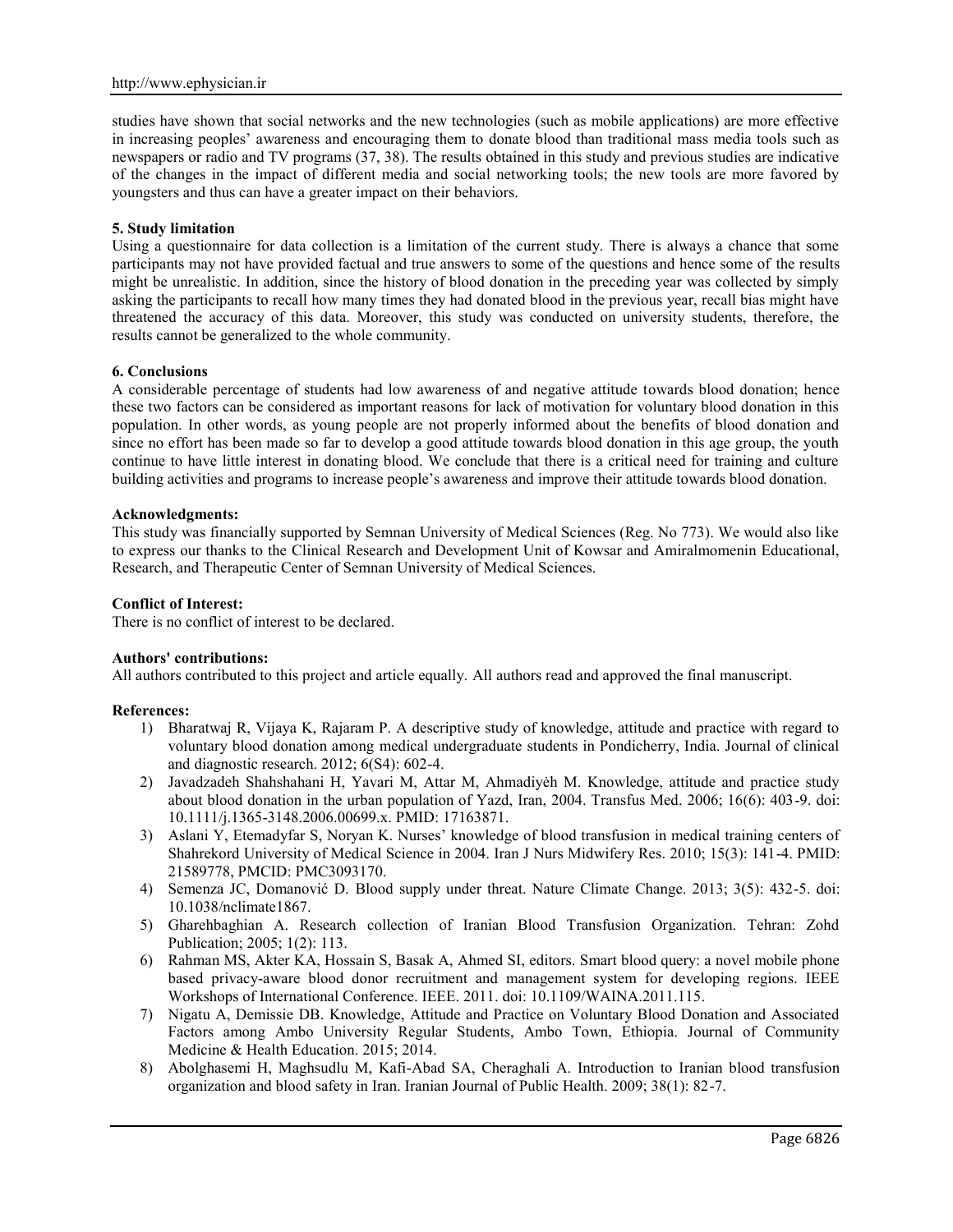- 9) Thakur A, Chauhan HS, Acharya B. Knowledge and practices of blood donation among the undergraduate students of district Una, Himachal Pradesh, India. Global Journal of Medicine and Public Health. 2015; 4(6).
- 10) Sevgi Dinc RN, Isil Isik Andsoy RN, Asiye Gul RN . Comparing the Attitudes and Behaviors of Turkish Nursing Students towards Blood Donation and Their Emphatic Tendencies. International Journal of Caring Sciences. 2016; 9(1): 174.
- 11) Alessandrini M. Community volunteerism and blood donation: altruism as a lifestyle choice. Transfusion medicine reviews. 2007; 21(4): 307-16. doi: 10.1016/j.tmrv.2007.05.006. PMID: 17900492.
- 12) Zito E, Alfieri S, Marconi M, Saturni V, Cremonesi G. Adolescents and blood donation: motivations, hurdles and possible recruitment strategies. Blood Transfusion. 2012; 10(1): 45. doi: 10.2450/2011.0090-10. PMID: 22249786, PMCID: PMC3258989.
- 13) Ferguson E, Farrell K, Lawrence C. Blood donation is an act of benevolence rather than altruism. Health Psychology. 2008; 27(3): 327. doi: 10.1037/0278-6133.27.3.327. PMID: 18624597.
- 14) Davey RJ. Recruiting blood donors: challenges and opportunities. Transfusion. 2004; 44(4): 597-600. doi: 10.1111/j.0041-1132.2004.04402.x. PMID: 15043578.
- 15) Bednall TC, Bove LL. Donating blood: a meta-analytic review of self-reported motivators and deterrents. Transfusion medicine reviews. 2011; 25(4): 317-34. doi: 10.1016/j.tmrv.2011.04.005. PMID: 21641767.
- 16) Jalalian M, Latiff L, Hassan ST, Hanachi P, Othman M. Development of a questionnaire for assessing factors predicting blood donation among university students: a pilot study. Southeast Asian J Trop Med Public Health. 2010; 41(3): 660-6. 2010; 41(3): 660-6. PMID: 20578556.
- 17) Burg Pvd, Vrielink H, Reesink H. Donor selection: the exclusion of high risk donors? Vox sanguinis. 1998; 74(S2): 499-502. doi: 10.1111/j.1423-0410.1998.tb05464.x.
- 18) Germain M, Gélinas S, Delage G. Estimates of risk of window-period transmission of blood-borne viral diseases in Quebec. Canadian Medical Association Journal. 2004; 170(7): 1077-8 doi: 10.1503/cmaj.1031936. PMID: 15051677, PMCID: PMC374198.
- 19) Hashemi Tayer A, Almasi Hashiani A, Amirizadeh N. Knowledge of female students and teachers in Arak universities about safe blood donation. Scientific Journal of Iranian Blood Transfusion Organization. 2013; 10(2).
- 20) Montazeri Takhti L, Eslami H, Mazidi AM. Survey of the attitude of blood donors towards the publicity efforts of Iranian Blood Transfusion Organization in Bandar Abbas, Iran. Sci J Iran Blood Transfus Organ. 2016; 1(13): 45-53.
- 21) Safizadeh H, Pourdamghan N, Mohamadi B. University students awareness and attitude towards blood donation in Kerman City. Journal Iran blood cancer. 2009; 1(3): 107-10.
- 22) Al-Drees AM. Attitude, belief and knowledge about blood donation and transfusion in Saudi population. Pakistan Journal of Medical Sciences. 2008; 24(1): 74.
- 23) Sojka BN, Sojka P. The blood donation experience: self-reported motives and obstacles for donating blood. Vox Sang. 2008; 94(1): 56-63. doi: 10.1111/j.1423-0410.2007.00990.x. PMID: 18171329.
- 24) Kasraian L, Negarestani N. Rates and reasons for blood donor deferral, Shiraz, Iran. A retrospective study. Sao Paulo Med J. 2015; 133(1): 36-42. doi: 10.1590/1516-3180-2013-7110002. PMID: 25166463.
- 25) Carneiro-Proietti AB, Sabino EC, Sampaio D, Proietti FA, Gonçalez TT, Oliveira CD, et al. Demographic profile of blood donors at three major Brazilian blood centers: results from the International REDS-II study, 2007 to 2008. Transfusion. 2010; 50(4): 918-25. doi: 10.1111/j.1537-2995.2009.02529.x. PMID: 20003051, PMCID: PMC3079513.
- 26) Guo N, Wang J, Ness P, Yao F, Dong X, Bi X, et al. Analysis of Chinese donors' return behavior. Transfusion. 2011; 51(3): 523-30. doi: 10.1111/j.1537-2995.2010.02876.x. PMID: 20849408, PMCID: PMC3025301.
- 27) Wiwanitkit V. Knowledge about blood donation among a sample of Thai university students. Vox Sang. 2002; 83(2): 97-9. doi: 10.1046/j.1423-0410.2002.00209.x. PMID: 12201838.
- 28) Rakhshani F, Sanei M, Soltani S, Rakhshani T. Knowledge, Attitude and Practice of the Population of Zahedan Province about blood donation. Sci J Iran Blood Transfus Organ. 2010; 7(1): 9-16.
- 29) Hosain G, Anisuzzaman M, Begum A. Knowledge and attitude towards voluntary blood donation among Dhaka University students in Bangladesh. East Afr Med J. 1997; 74(9): 549-53. PMID: 9487428.
- 30) Lownik E, Riley E, Konstenius T, Riley W, McCullough J. Knowledge, attitudes and practices surveys of blood donation in developing countries. Vox Sang. 2012; 103(1): 64-74. doi: 10.1111/j.1423- 0410.2012.01600.x. PMID: 22443506.